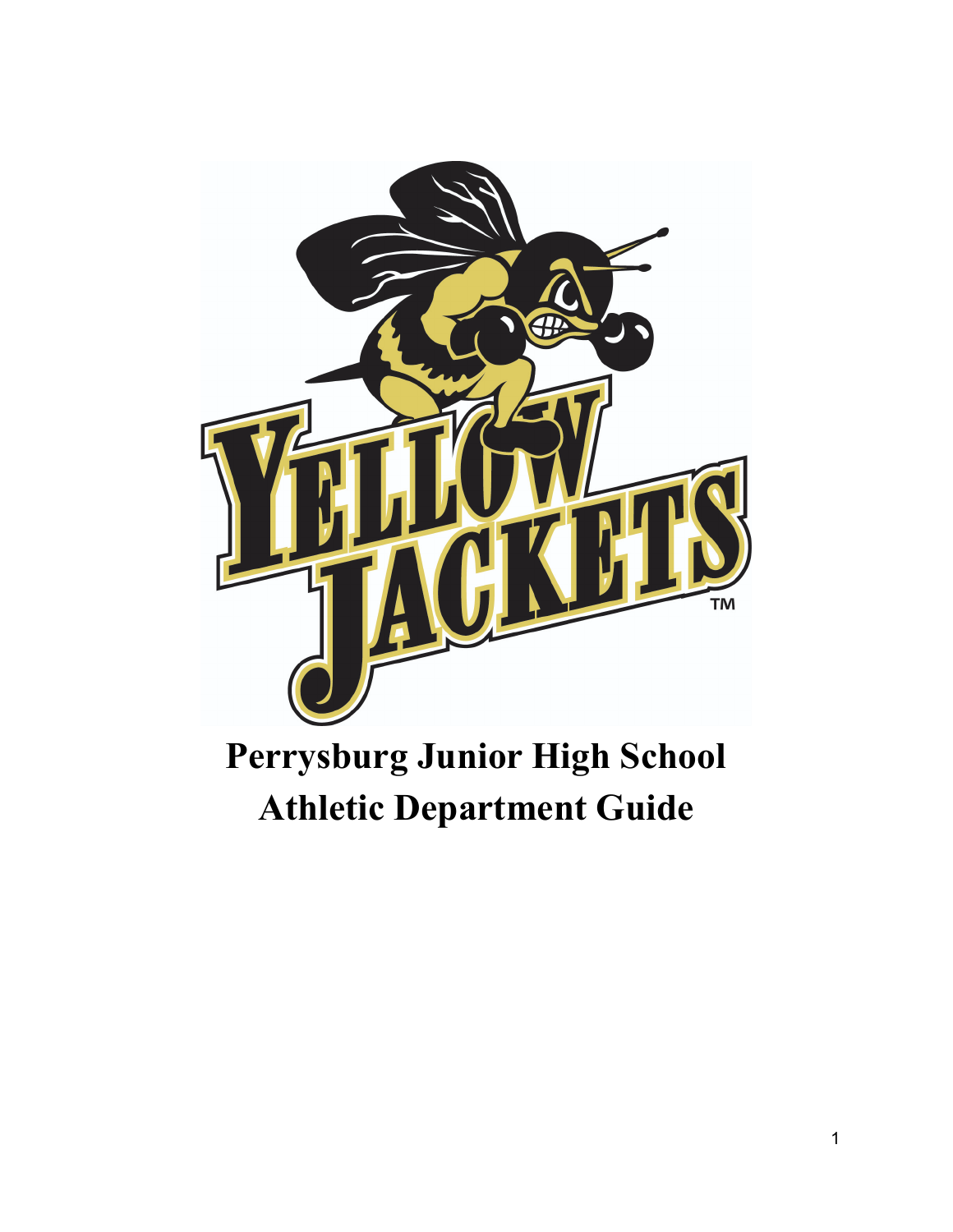

# **Perrysburg Junior High Athletic Department**

| <b>Fall Athletics</b>                                                                                                                                                                                       | <b>Winter Athletics</b>                                                                                                                                                                                | <b>Spring Athletics</b>                                                   |
|-------------------------------------------------------------------------------------------------------------------------------------------------------------------------------------------------------------|--------------------------------------------------------------------------------------------------------------------------------------------------------------------------------------------------------|---------------------------------------------------------------------------|
| 7th Grade Football<br>8th Grade Football<br>7th/8th Grade Boys Cross Country<br>7th/8th Grade Girls Cross Country<br>7th Grade Girls Volleyball<br>8th Grade Girls Volleyball<br>7th/8th Grade Cheerleading | 7th Grade Boys Basketball<br>8th Grade Boys Basketball<br>7th Grade Girls Basketball<br>8th Grade Girls Basketball<br>7th/8th Grade Cheerleading<br>7th/8th Grade Wrestling<br>7th/8th Grade Quiz Bowl | 7th/8th Grade Boys Track and Field<br>7th/8th Grade Girls Track and Field |

Perrysburg Junior High School is a member of the Ohio High School Athletic Association (OHSAA) and is governed by rules set forward by them. (<http://www.ohsaa.org/>)

Perrysburg Junior High School is a member of the nine school Northern Lakes Junior High Middle School League (NLJHMSL) overseen by building athletic directors and administrators.

Other schools competing in the NLJHMSL:

- Anthony Wayne
- Bowling Green
- Maumee Gateway
- Napoleon
- Perrysburg
- Springfield
- Sylvania Arbor Hills
- Sylvania McCord
- Sylvania Timberstone



NLJHMSL Athletic Directors and Administrators meet monthly to review athletics pertaining to league competitions.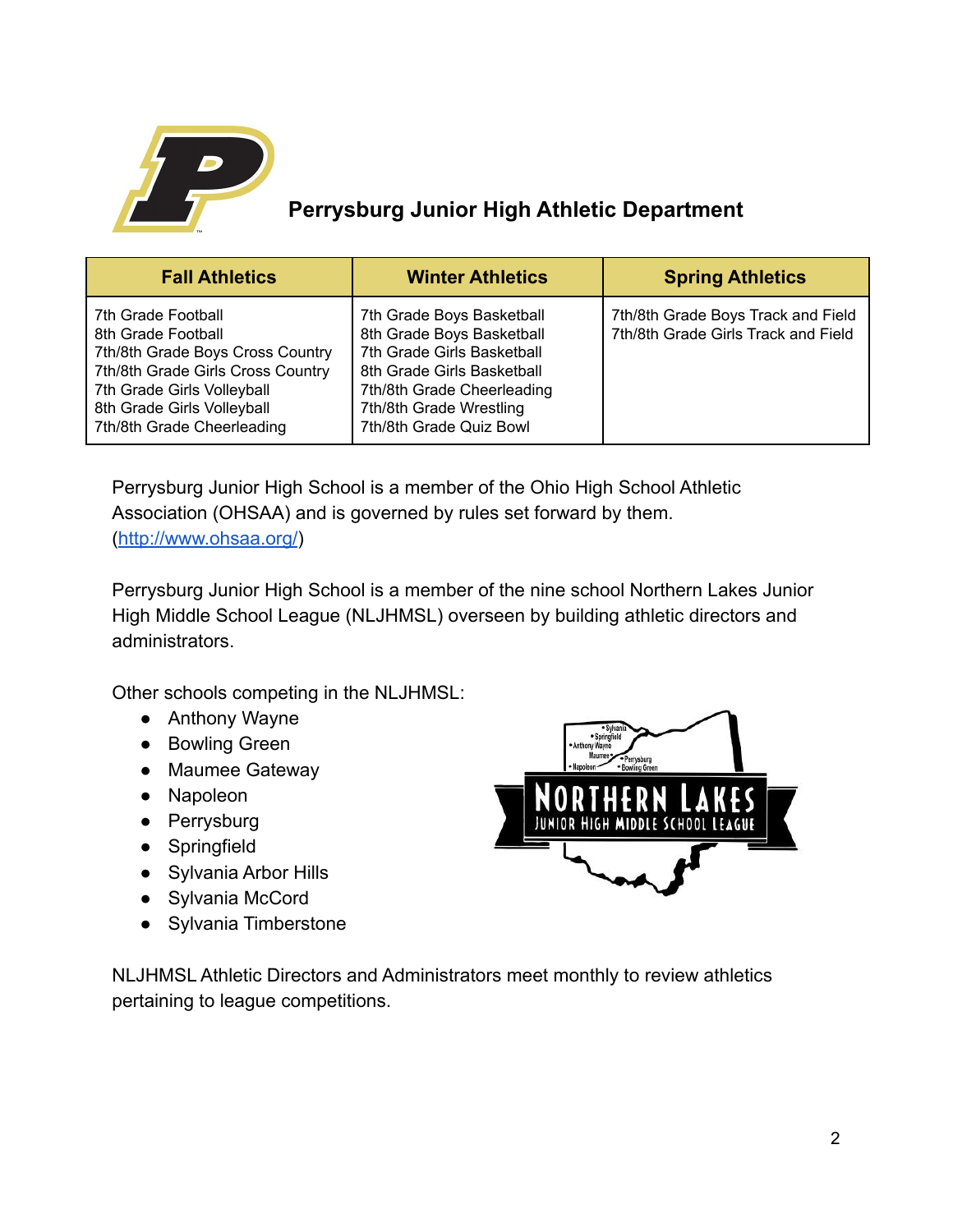# **Perrysburg Junior High School Athletic Department Contact and Communication Information**

Scott Sorg, Athletic Director [ssorg@perrysburgschools.net](mailto:sbuker@perrysburgschools.net) 419-874-9193 ext.

Sherry Slocum, Athletic Secretary [sslocum@perrysburgschools.net](mailto:sslocum@perrysburgschools.net) 419-874-9193 ext. 4001

Athletic Department Website: [http://www.perrysburgschools.net/AthleticDepartment\\_PJH.aspx](http://www.perrysburgschools.net/AthleticDepartment_PJH.aspx)

The PJHS Athletic Department Website has a page dedicated to each team. It also offers many of the mandatory forms available to download.

Athletic Department Twitter: @PJHSAthletics

The PJHS Athletic Twitter account will update scores, announcements, and schedule changes.

 $\mathcal{L}_\text{max} = \mathcal{L}_\text{max} = \mathcal{L}_\text{max} = \mathcal{L}_\text{max} = \mathcal{L}_\text{max} = \mathcal{L}_\text{max} = \mathcal{L}_\text{max} = \mathcal{L}_\text{max} = \mathcal{L}_\text{max} = \mathcal{L}_\text{max} = \mathcal{L}_\text{max} = \mathcal{L}_\text{max} = \mathcal{L}_\text{max} = \mathcal{L}_\text{max} = \mathcal{L}_\text{max} = \mathcal{L}_\text{max} = \mathcal{L}_\text{max} = \mathcal{L}_\text{max} = \mathcal{$ 

## **Individual Team Communication**

Each team's head coach will establish their own communication with parents and athletes. This may vary depending on the individual coach and team. Methods may include e-mail, Schoology, and Twitter.

Please confirm with the team's head coach on their communication method. Coaches will communicate practice times, schedules, and announcements via their communication method.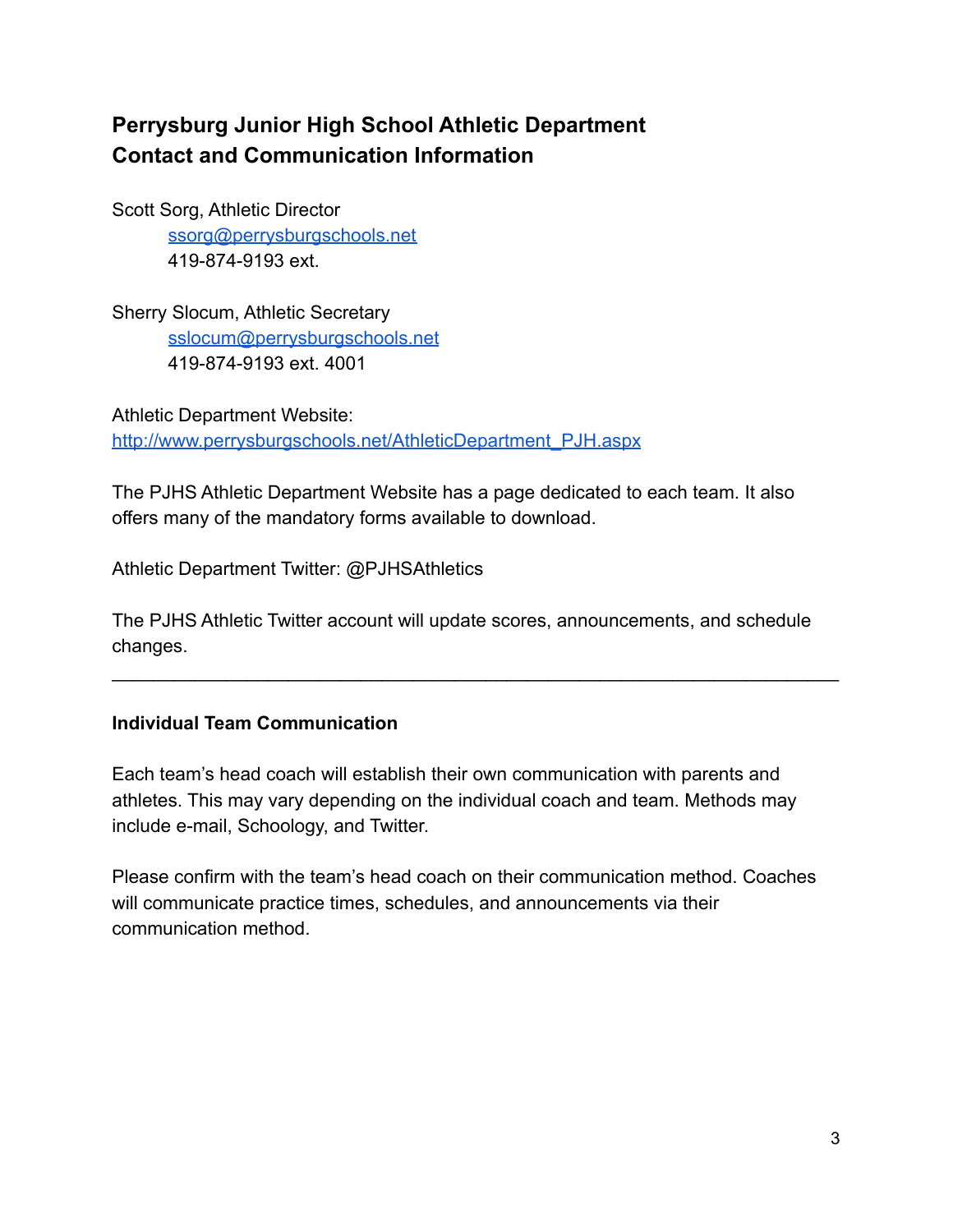# **Athlete Participation**

We encourage all students to participate in extracurricular activities, whether athletics, arts, theater, music, or any other opportunities. In addition, we encourage our athletes to participate in multiple sports and to expose themselves to as many different activities as they can to generate interest.

All athletes need to register for FinalForms and complete all required forms prior to beginning practice or trying out for a given sport. To register, please go to <https://perrysburg-oh.finalforms.com/>

Included in FinalForms you will find the OHSAA Physical, which is mandatory for all athletes. A physical is valid for 13 months and a student will not be permitted to practice or tryout unless a valid physical is on file with the Athletic Department. The Athletic Department keeps track of all athletes' physicals via FinalForms. If you have a question whether or not your athlete has a valid physical, please log in to your FinalForms account or contact us.

A completed physical must have a date of exam, a clear to participate designation, and a doctor's signature to be valid.

# **Extra Curricular Support Fee**

Each athlete is required to pay an extra curricular support fee. This fee is due prior to the first regular season contest. Athletes must have this paid prior to the first contest or they will not be permitted to participate in contests until the support fee has been paid.

The extra curricular support fee is \$50 per student. However, there is a \$100 maximum per athlete and a family maximum of \$150. This is kept track by the Athletic Department.

If there is a hardship case please contact the athletic director directly.

Athletes may pay the extra curricular support fee either directly to the main office to Sherry Slocum with checks payable to Perrysburg Junior High School or by going online to their PaySchools account.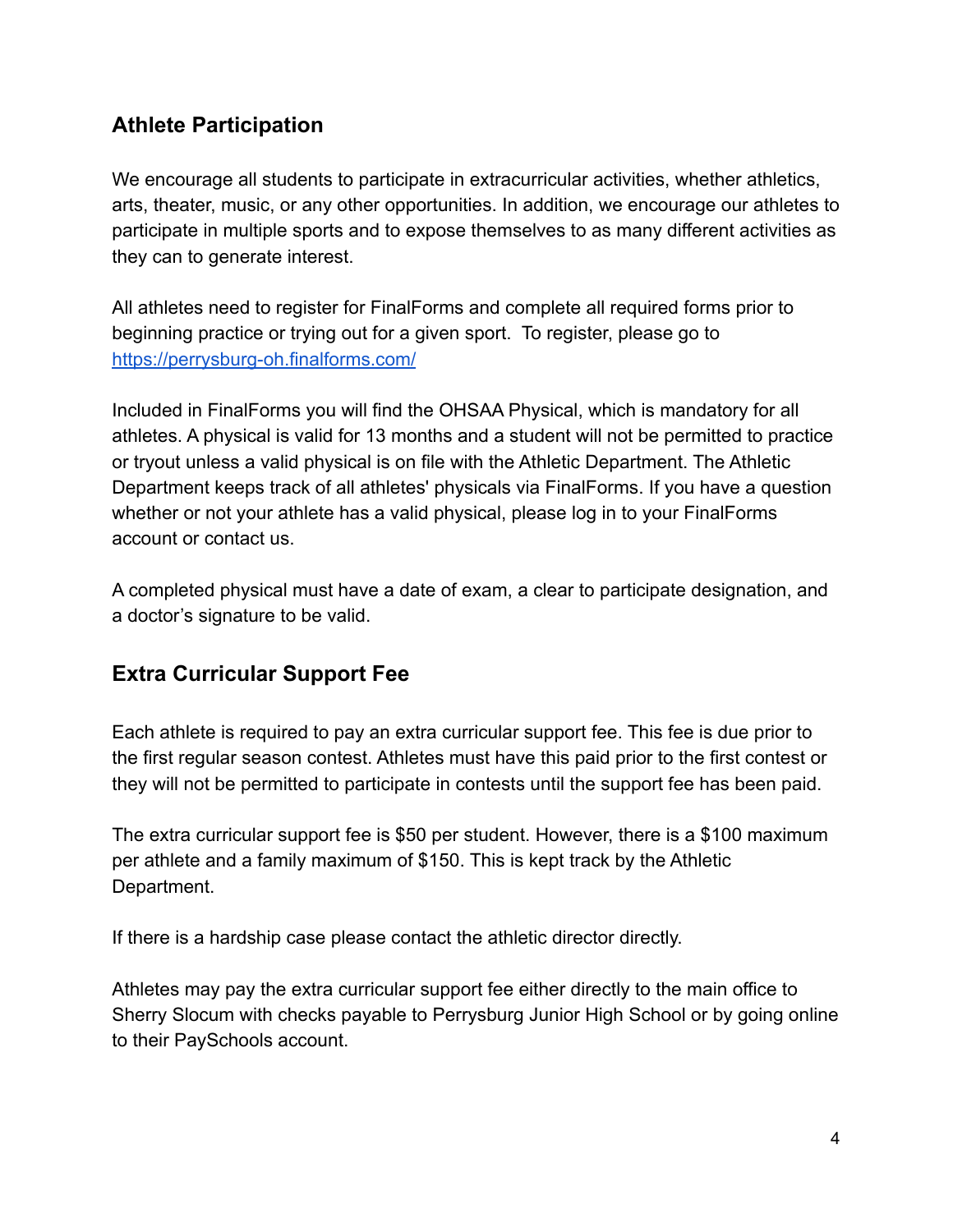# **Perrysburg Schools Code of Conduct**

All athletes participate under the Perrysburg Schools Code of Conduct. The code can be found at its entirety here: <http://www.neola.com/perrysburg-oh/search/policies/po5530.01.htm>

#### **Drug Testing**

Athletes are subject to random drug testing at Perrysburg Junior High School. Random drug testing will be conducted throughout the school year. Athletes selected will be notified the day of the selection.

If a positive test occurs, the student will be ineligible for 20% of their season. If a second positive test occurs, the student will be ineligible for 50% of their season. If a third positive test occurs, the student becomes ineligible to participate in athletics.

Athletes are permitted to have a one-time self referral without losing any eligibility. Athletes may self-refer to the athletic director prior to being selected for a random drug test or any information being brought to the attention of the athletic director or administration.

If a positive test occurs, the athletes' parents/guardians will be notified and the athlete will be subject to counseling when entering high school from the school's onsite prevention counselor.

Please be aware, an athlete does not need to be participating in a current sport to be selected for a random drug test. For example, an athlete who only played a sport in the fall is still in the selection pool for winter and spring random drug testing.

If a student is selected for a random drug test but cannot produce a sample in a reasonable amount of time, the student's parents/guardians will be contacted and a sample must be produced at the drug testing company location prior to the athlete being permitted to return to their sport.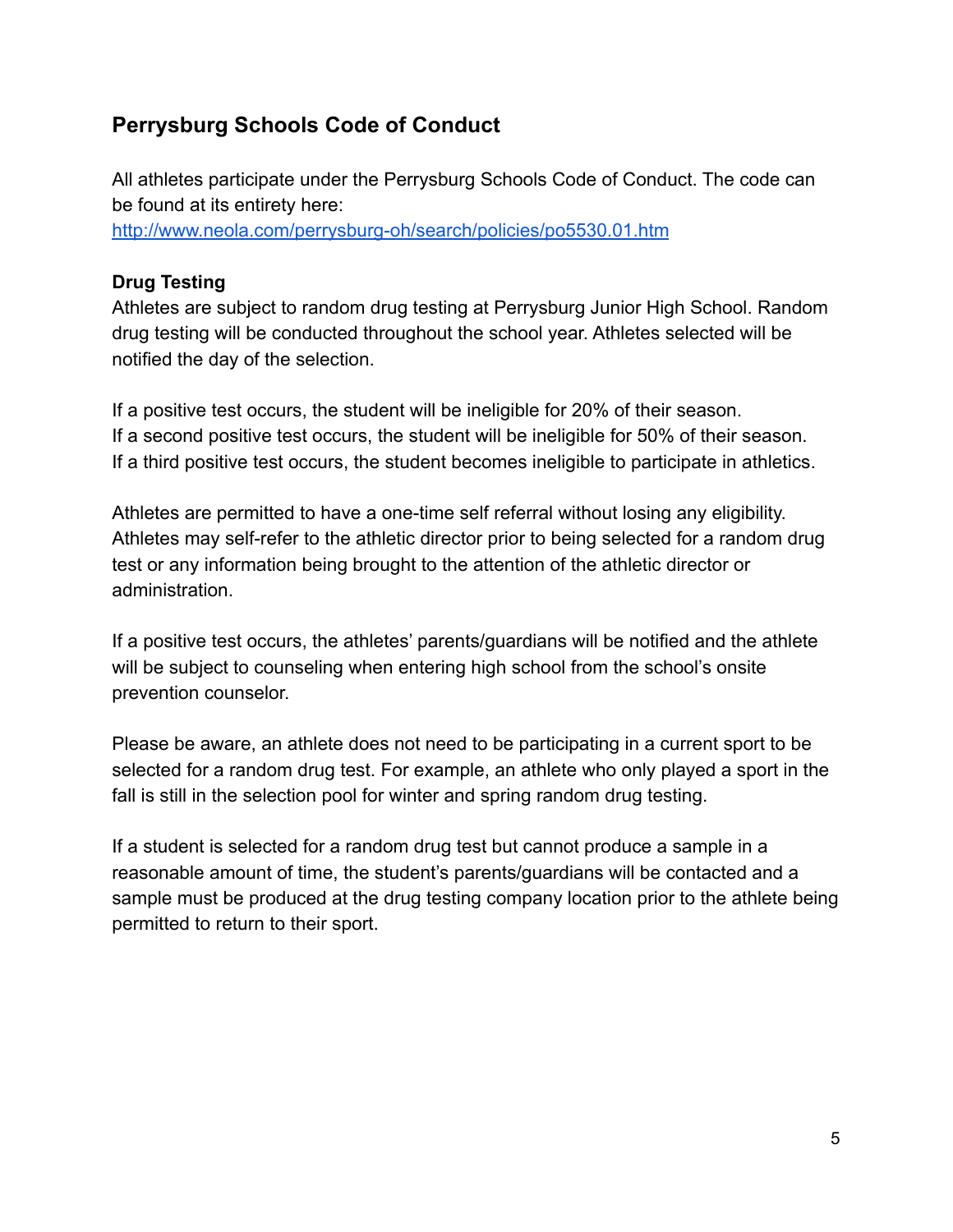## **Eligibility**

Athletes are under the academic eligibility guidelines of both the OHSAA and Perrysburg Schools.

According to the OHSAA, athletes must have passed a minimum of four courses from the previous academic quarter. In addition, Perrysburg Schools requires athletes who earned one "F" to maintain a grade point average of above 1.5. Athletes who have two "F's" are ineligible to participate.

Athletes who are determined to be academically ineligible may still participate on the team. However, they are not permitted to participate in games or contests.

Incoming 7th graders do not have any academic eligibility requirements for fall sports only. Academic eligibility will come into effect after the first quarter of their seventh grade year.

Academic eligibility for the fourth quarter of athletes' eighth grade year determines their eligibility for the first quarter of their freshman year of high school.

Athletes who are 15 prior to August 1 are ineligible to participate in junior high athletics. In addition, junior high athletes are only permitted to participate in four semesters of athletics during their junior high career.

## **Athlete Expectations**

Athletes are held at a high standard in Perrysburg. Participating in athletics for their school is a privilege. This is a time where athletes can grow to develop many life-long characteristics that will assist them in becoming the person that they desire to be.

We expect our athletes to conduct themselves in a manner that properly represents themselves, their family, their team, their school, and their community. We expect all athletes to be great teammates by showing acceptance, encouragement, accountability, being thoughtful, being grateful, and being humble.

There will be no tolerance for any engagement in bullying, hazing, or harassment between athletes in the locker room, practice, games, sidelines, transportation or in the use of electronics including cell phones and the use of social media.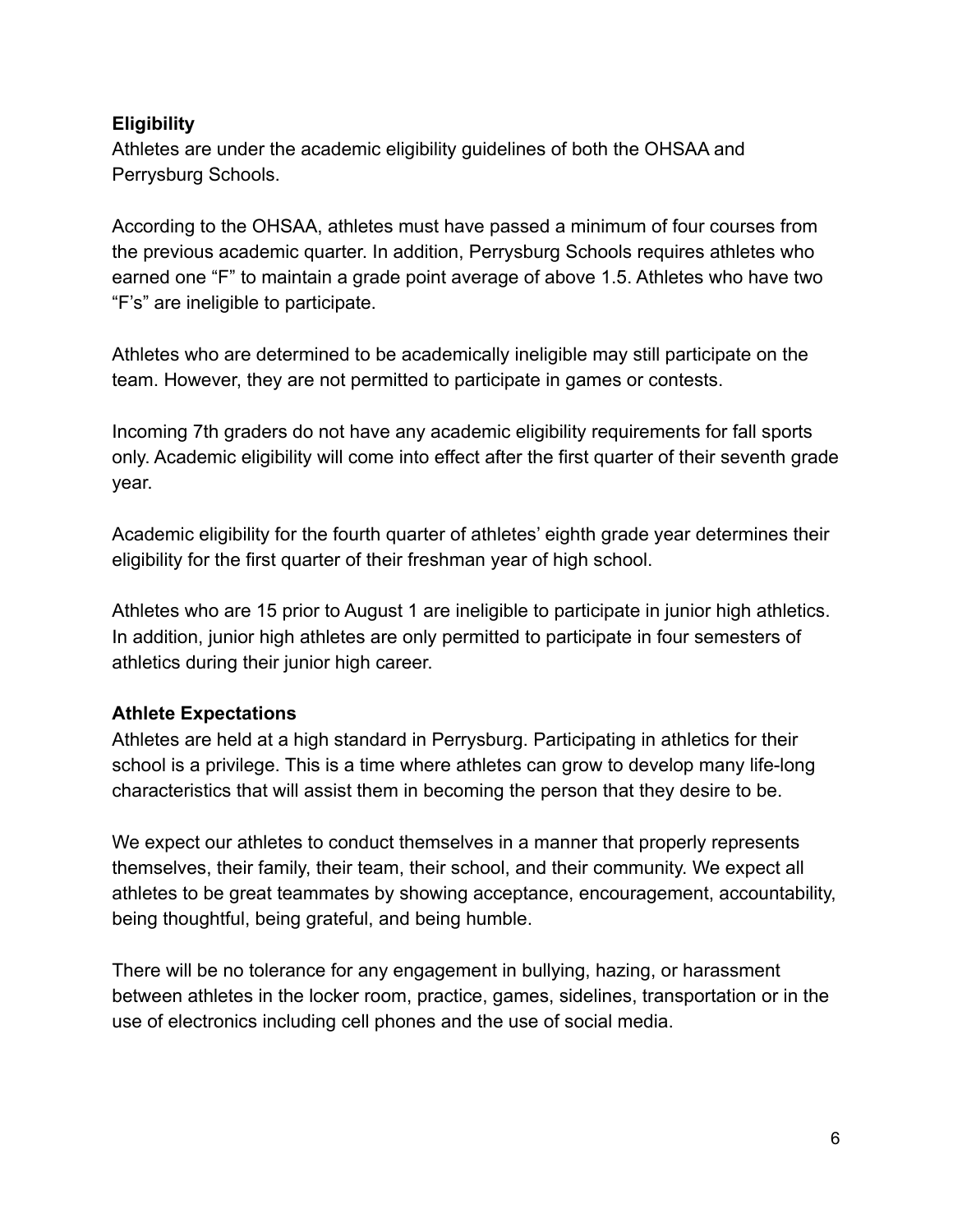Athletes should be aware that what they post on social media, if found to be related to the harassment of another person, group, team, or coach, will result in disciplinary actions.

## **School Discipline**

Any school related discipline an athlete may receive will also affect their athletics. A student who earned an after-school detention could be subject to athletic discipline from their coach at the coach's discretion.

If an athlete earns an in-school or out of school suspension then they are ineligible to participate in practice, contests, or games. If a student is issued an in-school suspension they are still required to attend practice or the game but may not participate. Students who are issued an out of school suspension are not permitted to attend practice or games, either as a competitor or a spectator.

The coaching staff may also enforce additional consequences for the athlete such as playing time or additional responsibilities.

## **Athletic Discipline**

Athletes are held to a high standard when representing themselves, their families, their team, their school and their community. Athletes should demonstrate gratitude, thoughtfulness, respect, and compassion when participating in extracurricular activities. Students who do not demonstrate this in their athletic avenues could be subject to athletic discipline from both the athletic director or the coaching staff. This could include suspension of playing time, loss of privileges, or additional responsibilities. This includes behavior while competing, in the locker room, during warm ups, on the sidelines, traveling to or from contests, or as a spectator.

# **OHSAA Policies**



The OHSAA has additional regulations that athletes must abide by.

## **Participation in Non-School Sports**

The OHSAA prohibits the participation of athletes in participating in recreational or club teams during the same season as their school team. For example, a volleyball player cannot participate on both the PJHS team and a club team at the same time. It is allowable to play on two different teams from different sports. For example, a PJHS football player is allowed to participate on a club lacrosse team simultaneously.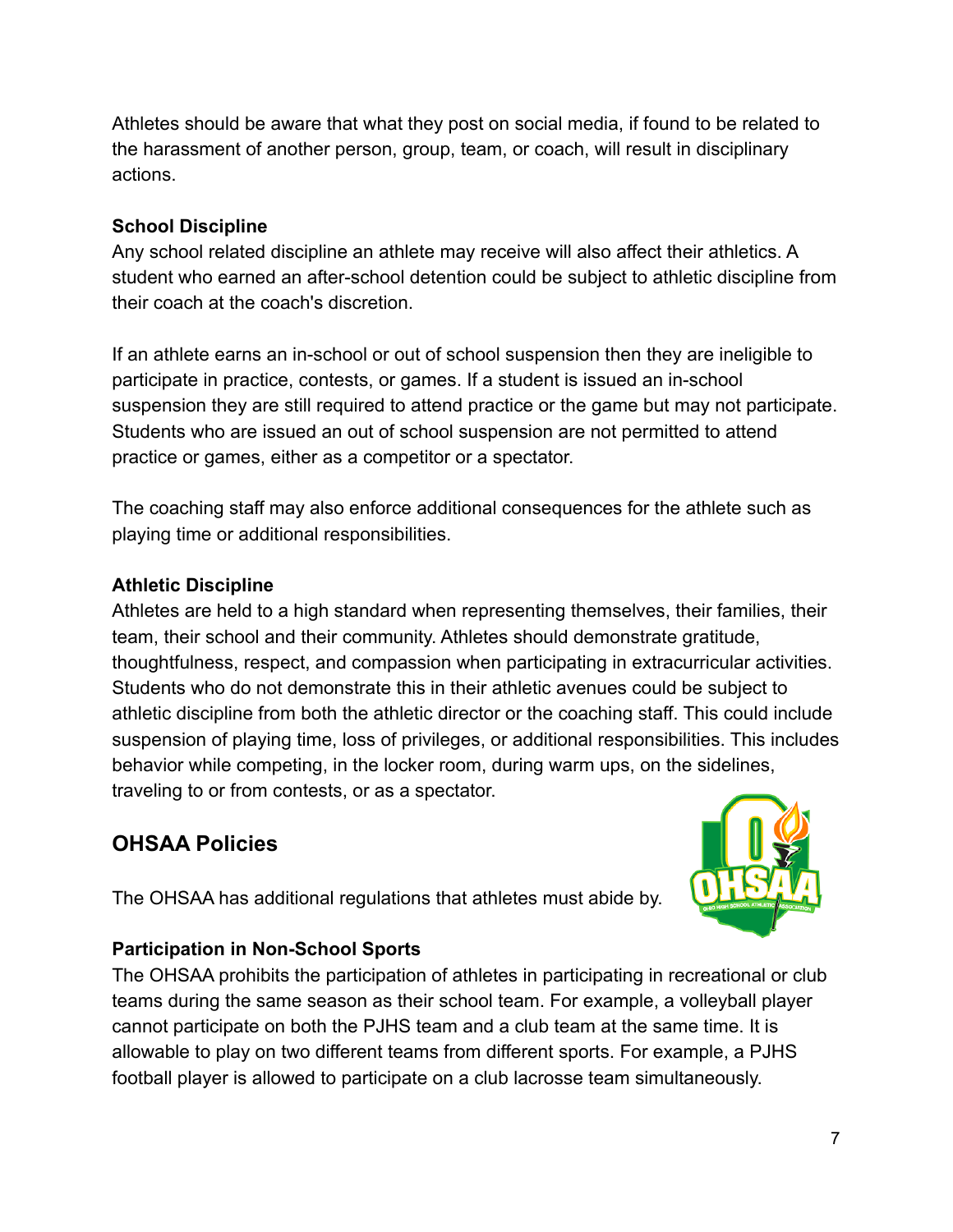This policy also is enforceable for tryouts, open gyms, or any other practice session for a club team outside of PJHS. Once an athlete tries out or participates with a club team they have become ineligible to participate for PJHS for that season.

Although PJHS will not say that athletes cannot participate in two different sports during the same season, the sport participating in at PJHS should take precedent over any club sport. The result of missing PJHS team activities for club activities could result in team discipline at the discretion of the coaching staff.

As a department, we do not promote participating in multiple sports during the same season. We do not believe this is healthy development for the athlete. We do encourage participation in multiple sports throughout the year though.

#### **School Choice**

Students who are enrolled in a private school, charter school, or home-schooled who are bona-fide residents of the Perrysburg School District are eligible to tryout or participate on a PJHS team if their school does not offer their desired sport.

If a student wishes to participate with this option they should contact the athletic director directly. The student will be required to provide proof of residence to the Perrysburg School District.

Students exercising this option are still under the PJHS Code of Conduct and will be required to provide proof of academic eligibility.

PJHS teams do not have to modify or accommodate practice times, game times, travel arrangements to meet the needs of students using this option. This could affect playing time.

# **Game Day**

#### **Athlete School Attendance**

Athletes are required to be in school for a minimum of 3.5 hours per day to participate in practice or games on a regular scheduled day. If it is a two-hour delay, athletes are required to be in school for 2.5 hours. The hours do not need to be consecutive.

## **Ticket Prices**

For all NLJHMSL contests, adult ticket prices are \$5 while students and senior citizens are \$2. For NLJHMSL Tournaments, adult ticket prices are \$6 while students and senior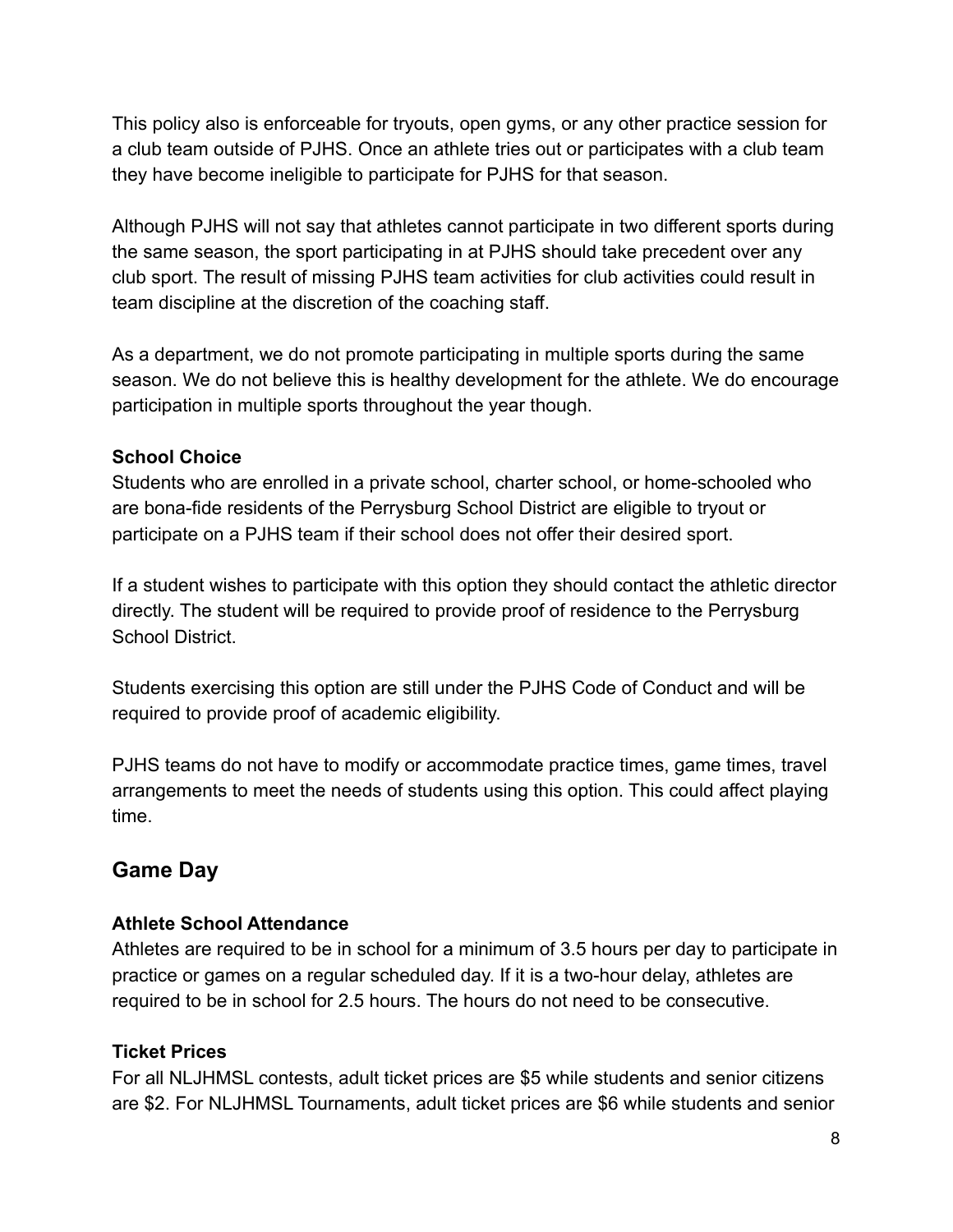citizens are \$3. Passes are not accepted for NLJHMSL Tournaments with the exception of a Northern Lakes League Athletic Pass.

PJHS offers athletic passes for students and families. This pass covers all PJHS home events. They do not cover admission for away contests or any home NLJHMSL Tournaments. A student pass is \$20 while a single adult pass is \$40. A family pass may be purchased for \$75. This form can be downloaded and completed here: <http://www.perrysburgschools.net/BacktoSchool.aspx>

## **Travel**

When competing at away events, all athletes are required to take school issued transportation to the event.

At the completion of the event, athletes may be signed out and transported home by their parent or legal guardian ONLY. Parents/guardians must sign out their athletes with the coaching staff prior to taking their athlete.

In the case of a special circumstance in which the athlete needs to be transported by someone other than their parent/guardian, advanced permission must be received by the athletic director.

Failure to follow these guidelines could result in athletic discipline.

## **Officials**

Officials used in NLJHMSL games and contests are all certified by the OHSAA. There is a shortage of officials, particularly in northwest Ohio. We require all athletes, coaches, and spectators to demonstrate respect towards all officials. Individuals who choose not to demonstrate respect towards the officials will be subject to discipline and removed from the contest or viewing area.

## **Public Event Notice**

By entering any athletic event as a spectator or athlete, you consent to be photographed or filmed. Your entry to the event is your consent to such media use. If you do not agree to the consent then please do not enter the events.

## **Inclement Weather**

In the case of inclement weather and PJHS is closed, all games or contests will also be canceled. There will be every attempt to reschedule the canceled game. Practices may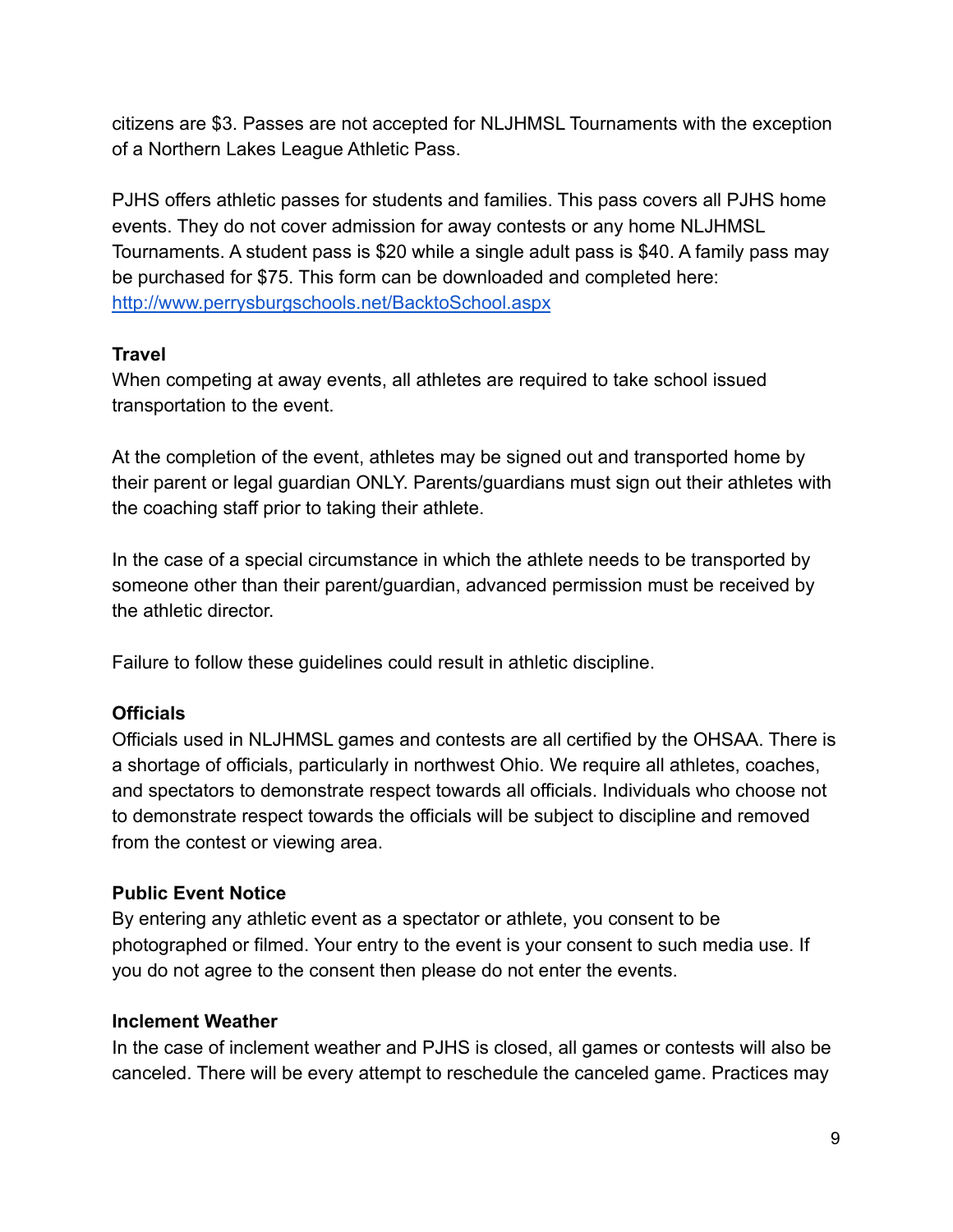still occur with the approval of the athletic director and building administration contingent on weather improving.

If PJHS is open and our opponent is closed then communication will be made to determine if the game or contest will be played.

## **Spectator Expectations**



PJHS expects our spectators to demonstrate the same qualities that we expect our athletes and coaches to demonstrate. This includes appropriate behavior while watching and the treatment of officials, athletes, coaches, and other fans. If inappropriate behavior is demonstrated spectators could be asked to leave the viewing area.

Spectators are not permitted to bring any outside food or beverages into any games or contests.

Spectators are allowed to use cameras at events. However, for indoor contests please set the flash to off.

Pets, other than service dogs or animals, are not permitted into any of the athletic facilities. This includes the Jacket Dome and Steinecker Stadium.

For home football games, we encourage fans to bring a folding chair as bleacher space is limited inside the Jacket Dome.

The PJHS ticket booth will open one-half hour before the beginning of the game or contest.

## **Concession Stand**

PJHS offers a concession stand at most all athletic contests and games. For volleyball, boys/girls basketball, and wrestling, the concession stand is operated by the PJHS Athletic Department. For these sports, parent volunteers will be asked to help run on game days. If there are no parent volunteers then the concession stand will not open.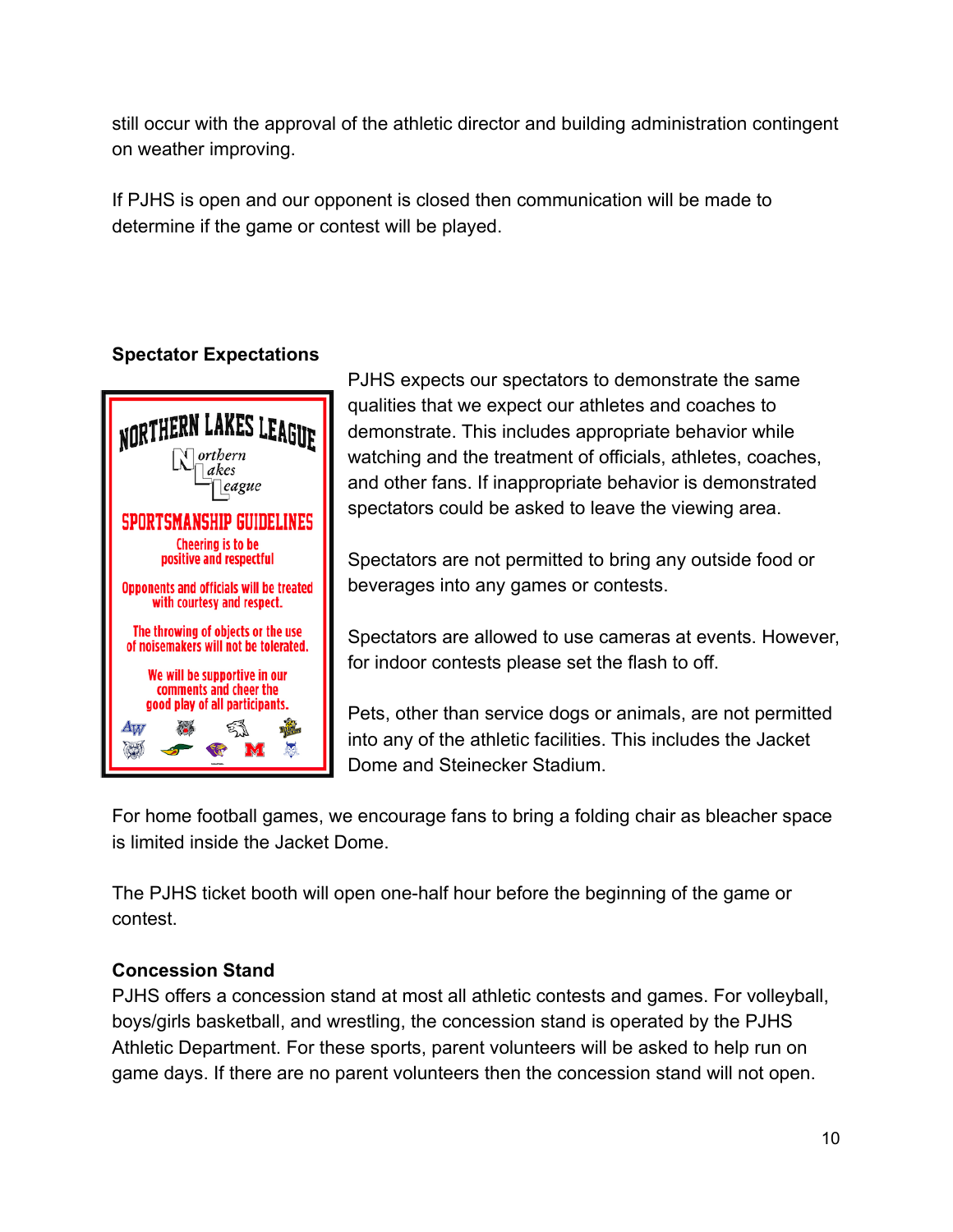For football and track and field the concession stand is run by the Perrysburg Athletic Boosters inside of Steinecker Stadium. Parent volunteers may be asked to assist on game days.

# **Chain of Command**

Please utilize the proper chain of command when challenges occur. We encourage the athletes to talk directly to their coach if they have concerns, whether playing time or any other matter. The next appropriate step would be the parent/guardian contacting the head coach to arrange a meeting or to communicate via telephone. If a parent/guardian wants to meet with the coach they should contact the coach and arrange a mutual time. It is inappropriate for a parent/guardian to approach the coach before practice, after practice or on game day with concerns without prior consent from the coach. After a meeting has occurred with the head coach and if there are unresolved issues then please contact the athletic director. If contact is initially made to the athletic director and not to the head coach you will be directed to contact the head coach. After speaking with the athletic director and the matter needs more attention please contact one of the building principals.

# **Equipment/Team Specifics**

#### **School-Issued Equipment**

Athletes are responsible for their school-issued equipment. Athletes will be checked out equipment and once checked out are expected to take proper care of the equipment. Athletes who keep equipment in one of the PJHS locker rooms are required to have a lock for their locker. Athletes should take proper precautions for the cleanliness of their own equipment.

At the conclusion of the season the equipment should all be checked back in with the head coach. Missing equipment will result in a fine and reimbursement to the athletic department.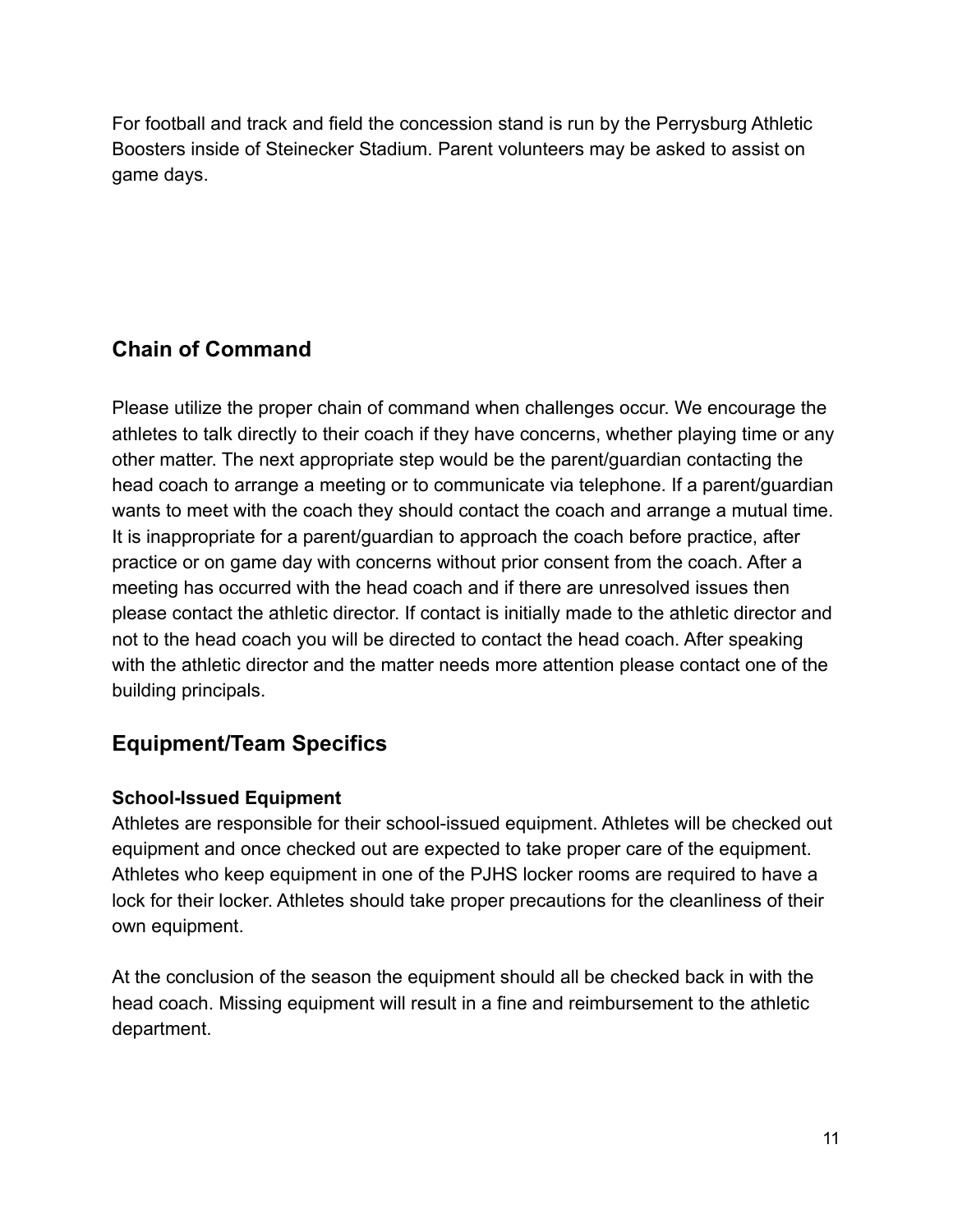#### **Spirit Wear**

Spirit wear is available to purchase for all sports and is optional for the athletes to purchase. Spirit wear is the primary fundraiser for the athletic department.

#### **Other Purchases**

Other team purchases must be approved by the athletic department. This could include things such as team socks, shooting shirts, or warm ups. The head coach should communicate this request with the athletic department.

#### **Media**

The athletic department encourages the promotion of all PJHS extracurriculars. Any submission to local media must come through the athletic department. This includes articles or photos in the Perrysburg Messenger Journal. Any use of social media to represent a PJHS team must be pre-approved by the athletic department and must be controlled by a coach of that team.

# **Athletic Department Philosophies**

#### **Jacket Way**

PJHS and the Perrysburg School District has adopted the "Jacket Way" with the three principles of Respectful, Responsible, and Ready. The Jacket Way extends into the athletic avenue. We expect our student-athletes to demonstrate Jacket Way expectations and behaviors as athletes.

#### **Understandable Flexibility**

We encourage students to try different things. However, by deciding to be a part of athletics, students are committing themselves to the team. We expect students to honor their commitment to the team. We understand that conflicts will occur with scheduling and we will have understandable flexibility. However, if multiple conflicts do occur within the season then playing time could be affected or also result in removal from the team.

## **Exposure to Opportunities**

For many, junior high athletics is the first time participating in team sports. We encourage all students to try different sports or different events. We encourage the athletes to talk to their coaches about possible best fits and to not be afraid to try new things.